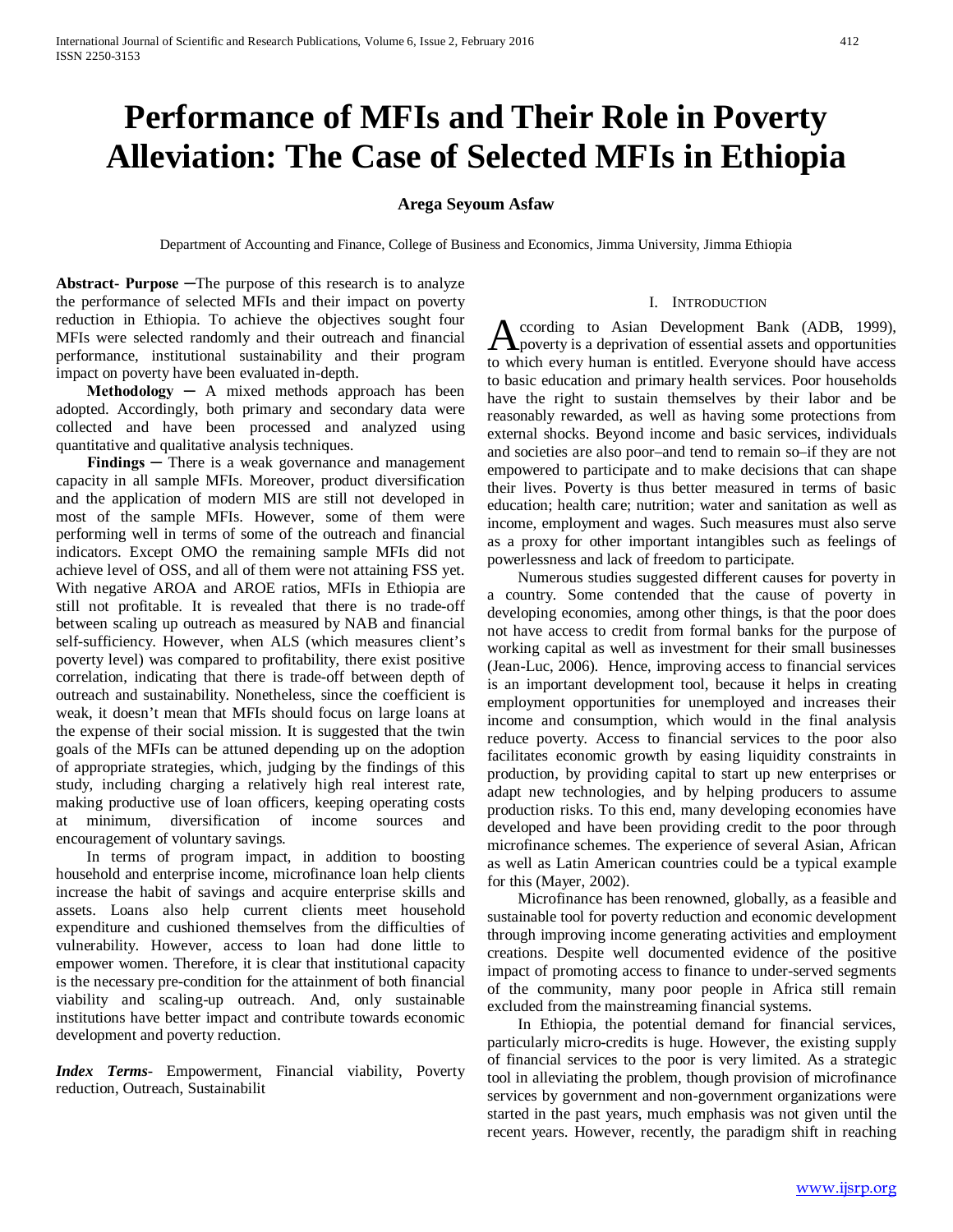and mobilizing the poor is attaining greater attention both at the national and international levels. By virtue of these, besides strengthening the effort of both parties, the recent phenomenon is the establishment of formal micro-financing institutions which operate in the country.

 Formal micro-financing in Ethiopia started in 1994/95, and following the enactment of Proclamation No. 40/1996, currently, there are about 35 licensed microfinance institutions operating throughout Ethiopia. According to the AEMFI Annual Report (2013), the Microfinance sector is serving over 2.5 million active clients with an outstanding loan portfolio of Br. 7.157 billion (USD 408.7 million).

 Previous studies about MFIs examined the growth of microfinance by developing proxy measures of outreach and repayment of loans. Such an approach is based on the assumption that if outreach in terms of number of borrower was increasing and repayment of loans were made by the clients then the sector was performing successfully (Khandkar, 1998). Limitations of such an approach are that it assesses breadth of outreach as the only dimension of performance and ignore other aspects of outreach that indicate the depth, scope, worth and financial health of the sector (Schreiner, 2002 *cited* in Mubarek, 2006).Though some studies were made on the financial soundness of MFIs in Ethiopia, their conclusions were largely based on a financial performance indicator that did not take into account adjustments for subsidies, inflation, loan loss provision and write-offs (See Wolday, 2000; Hailesillassie, 2005).

 Although many studies have been made on the impact of microfinance program on poverty, the majority of them suffer from some procedural limitations like inappropriate sample selection, insufficient sample size, selection and placement bias and lack of appropriate comparison group (See MkNelly et al., 1996; Khandker, 1998; Morduch, 1998; Banegas et al., 2002; Gertler et al., 2003; Dercon, 1999; Meehan, 2001; Borchgrevink et al., 2005).

 In general, the available literature on the outreach and performance of Ethiopian MFIs does not give a precise and uniform picture. This is partly because they rarely apply appropriate performance indicators. Moreover, the issue of the relationship between outreach to the poor and financial sustainability were not specifically addressed in these studies. Therefore, the current state of knowledge about the sustainability and performance of the institutions and their impact on clients' poverty clearly warrants further investigations, and it was against this background that the present study was undertaken.

In this study the investigator explores the performance of Ethiopian MFIs with respect to client outreach, institutional and financial sustainability and their role in poverty alleviation. Accordingly, propositions have been addressed through the following basic research questions:

- (1) Do the microfinance institutions have the necessary institutional capacity that enable them reach large number of active poor clients?
- (2) Are the microfinance institutions in Ethiopia operationally and financially self-sufficient? What factors influence the financial soundness of MFIs in Ethiopia?
- (3) Are the twin goals of poverty outreach and financial self-sufficiency attuned? Or is there a trade-off between them?
- (4) How well the institutions are functioning towards poverty alleviation in the country?

 Furthermore, the study also proposes to test the following three hypotheses:

 *Ho1: There is no trade-off between scaling-up outreach and profitability of Microfinance Institutions in Ethiopia.* 

 *Ho2: There is no significant difference in the clients' mean annual income, mean annual expenditure on food, education and health before and after joining the Microfinance Credit Program.*

 *Ho3: Participation in the microfinance program over a period of years increases enterprise assets.*

 The current study is important because it provides relevant information to decision makers (investors, donors, creditors, clients, or governments) about how well the MFIs are performing. In addition, it enlightens the management of the institutions about the strengths and weaknesses of the current operating systems, and detects the impediments in the current functioning of the microfinance sector.

 This study has been confined to the investigation of institutional and financial sustainability, outreach, and poverty impact of selected microfinance institutions in Ethiopia. The study has been undertaken based on a three year  $(2011 – 2013)$ audited financial reports, operating and portfolio reports obtained from sample MFIs and Annual Reports of the AEMFI, NBE and Micro Banking Bulletin (MBB).

 The remainder of the paper has the following structure. *Section II* reviews relevant literature involving outreach, financial performance and institutional capacity, and impact on poverty. *Section III* explains the methodology employed and its limitations. *Section IV* presents the results& discussions. Finally, *Section V* provides the conclusions.

# II. LITERATURE REVIEW

### *1.1 Microfinance Outreach*

 Outreach is "a hybrid measure that assesses the extent to which a Rural Financial Institution (RFI) has succeeded in reaching its target clients and the degree to which the RFI has met the clients demand for financial services" (Yaron et al., 1997, p. 91). There are several methods of measuring outreach that have been proposed. Yaron (1992a) suggests measuring outreach by loan portfolio value, average loan size, amount of savings in an institution, variety of financial services offered, number of branches, percentage of target population served, growth rate, and number of women served are possible.

 Building on these measures of outreach, Christen, Rhyne, Vogel, and Mckean (1995) categorize measures of outreach in their study of effects of sustainability on outreach by defining outreach along three dimensions: quality of service, scale of outreach, and depth of outreach to the poor. Quality of service is measured qualitatively by the number of services offered, the quality of the available savings options, and the type of lending. In addition, the authors measure quality through evidence of client acceptance such as low delinquency and willingness to pay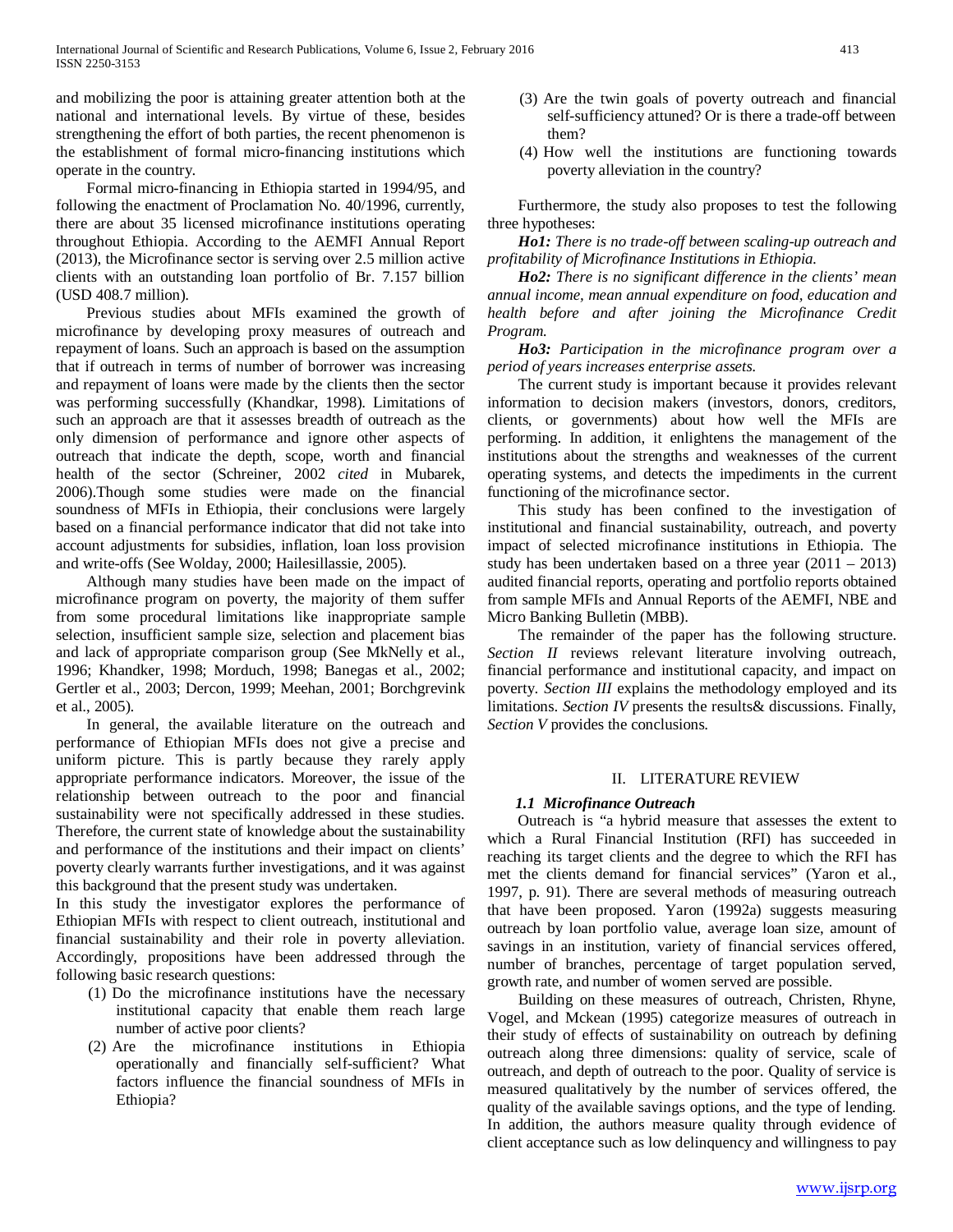high interest rates. Scale of outreach is measured by number of borrowers and branches, and percentage of the target population serviced. Depth of outreach can be measured through the type of clients reached and level of poverty. Average loan size, they argue, while only a proxy for client poverty provides a good quantitative measure because, by and large, poorer borrowers can get service of smaller debts, and hence tend to take out smaller loans.

 Most efficient microfinance institutions are successful in reaching large number of poor clients. Grameen Bank (GB), for instance, covers 56 out of 64 districts making it the largest credit program in Bangladesh with annual growth rate of 34 per cent (Sarah, 1997). It gives service to more than 7 million people, of which 98 per cent are women. However, it is indicated that the poorest of these women have been excluded from getting the services through the process of group formation. This is because group members select each other on the basis of the potential of each member for making timely repayment and savings (Rogaly, 1996). If a woman is very poor and has no asset that indicates her potential to pay the loan, she is likely to be excluded (Johnson, 1997).

 The greater emphasis on financial sustainability and the trend toward commercialization of microfinance has raised concerns about the effects of this shift on outreach, or more specifically on the number (breadth) and socioeconomic level (depth) of the clients that are served by MFIs. There are some discussions in the literature on the outreach of microfinance programs. This literature provides mixed evidence, especially regarding depth of outreach. Some studies indicate that it is the– better off–poor rather than the starkly–poor who stand to benefit most. Evidence for this is given in e.g. Hulme and Mosley (1996) and Copestake et al. (2005). Other studies, e.g. Khandker (2005) and EDA Rural Systems (2004), find that the extremely poor benefit more from microfinance than the moderately poor.

### *1.2 Financial Sustainability*

 Providing microfinance is a costly business due to high transaction and information costs. At present, a large number of microfinance programs in Ethiopia and elsewhere in the world heavily depend on donor aids to meet the high transaction and administrative costs, i.e. they are not financially sound. In the 1990s, the importance of financial sustainability of microfinance institutions gave rise to an important discussion between the *financial systems* approach and the *poverty lending* approach (Robinson, 2001). If both approaches agree on the ultimate goal, which is to serve as many poor people as possible in a sustainable way, the means by which these goals should be reached differ fundamentally.

 The *financial systems* approach focuses on the importance of financially sound microcredit program. Conversely, the *poverty lending* approach emphasizes on reducing poverty through subsidized credits often offered together with complementary services like skill training and teaching of literacy and numeracy, health, nutrition, family planning programs and the like (Zigiju, 2008, p. 17). The promoters of this approach affirm that the aim of microfinance is improving the living standards and empowerment of poor women. Because of this, subsidies for institutional innovation and expansion are reasonable. The activists of the *financial systems*; however, assert that empirical evidence neither show that the poor cannot afford higher interest rates nor that there is a negative correlation between the financial sustainability of the institution and the poverty level of the clients.

 Though most notable MFIs are hugely dependent on external funds during the initial years of their operations, in recent years, however, this dependency has shown a decreasing pattern. This has been buoyed by Johnson and Rogaly (1997) that most of the renowned programs have been operating in subsidies especially at the beginning of their operation but their reliance on subsidies decreases significantly. But, as Yaron states, financial soundness in microfinance is possible through many factors viz., high repayment rate combined with increased loan size and, the encouragement of voluntary savings (saving mobilization), and the decrease in administrative costs (Yaron, 1994; p. 59).

# *2.3Financial Sustainability versus Outreach*

 Regarding the trade-offs between financial sustainability and depth of outreach, Craig Churchill (2000) analyses the characteristics of financially sound MFIs. Accordingly, he finds that there is no strong relationship between loan balances (average loan size) and self-sufficiency, and that some of the most profitable MFIs serve the poorest clients. In his study Churchill analyzed 114 MFIs to find evidence whether there is a trade-off between financial self-sufficiency (FSS) and depth of outreach (average outstanding loan/GNP per capita) and average outstanding loan balance or not. The data suggest that it is possible to provide very small loans and be financially selfsufficient. While it might be assumed that a decline in average loan size will negatively affect self-sufficiency, this is not necessarily the case. Because out of the 13 programs that fall within this category, 6 increased their FSS ratio from 1998 to 1999. Even though further investigations are required on the issue, yet it supports the idea that there is not necessarily a tradeoff between depth of outreach and profitability.

 Inversely, studies by Gibbon & Meehan (2000) that included 12 MFIs in Asia, Africa, and Latin America argued that MFIs working with the poorest would experience a trade-off with institutional financial sustainability (IFS). Specifically, they concluded that, "at a given point in time [MFIs] can either go for growth and put their resources into underpinning the success of established and rapidly growing institutions, or go for poverty impact and put their resources into poverty-focused operations with a higher risk of failure and a lower expected return" (Hulme and Mosley, 1996, p. 206). However, the report did not reveal the variables that were used and the sample size was also inadequate to make a generalization.

 A study by Cull et al. (2007) investigated the financial performance and outreach methodically for the first time in a large comparative study based on a new extensive data set of 124 microfinance institutions in 49 countries. They used three types of MFIs, i.e. group lending systems, village banking, and individual-based lending. The authors unambiguously examine whether there is empirical evidence for a trade-off between the depth of outreach and profitability. They scrutinize this issue by examining whether more profitability is associated with a lower depth of outreach to the poor, and whether there is a deliberate move away from serving poor clients to wealthier clients in order to attain higher financial sustainability (mission drift).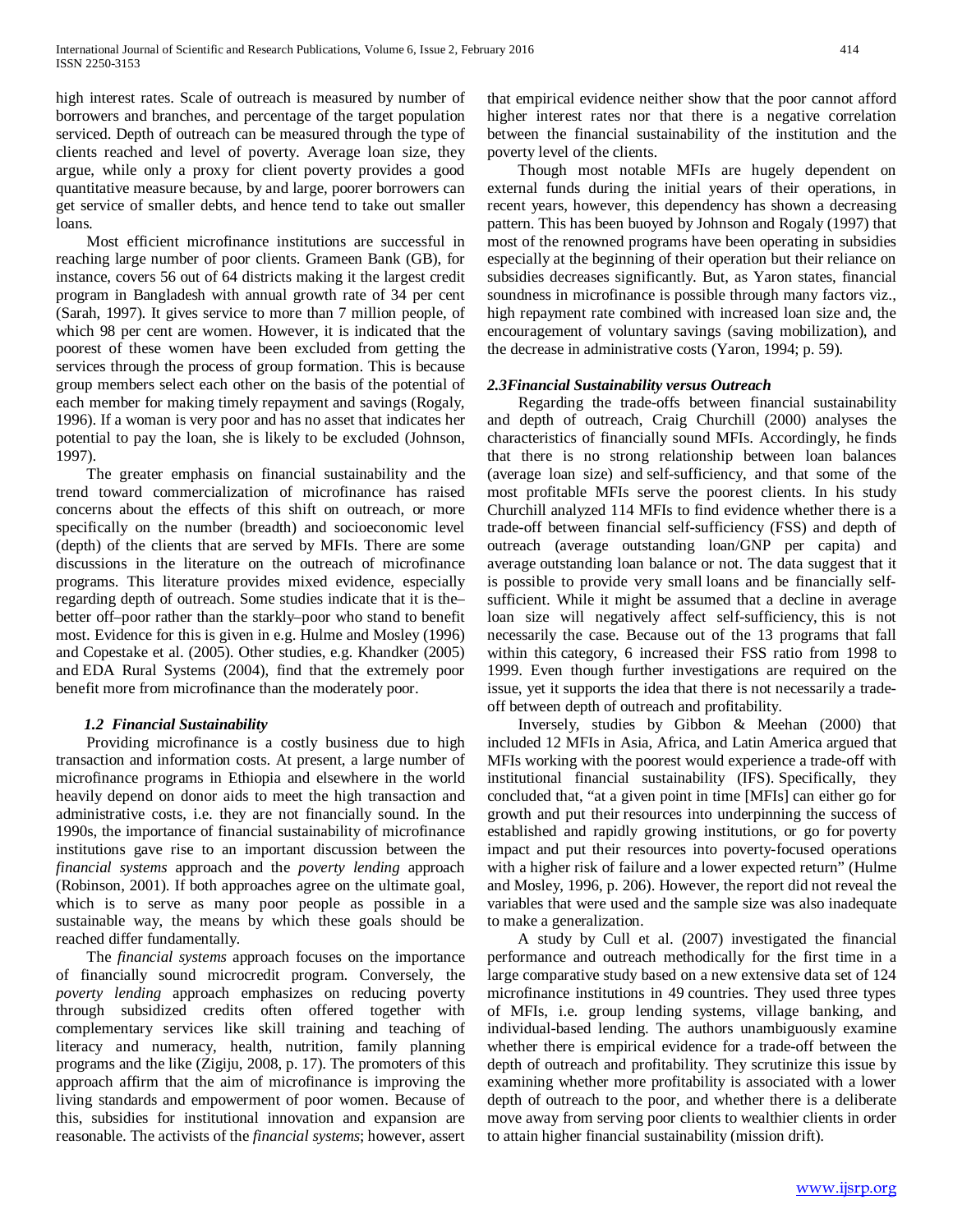Accordingly, the results discovered that individual-based MFIs seem to perform better in terms of profitability, but the proportion of poor borrowers and female borrowers in the loan portfolio was lower than for group-based institutions. The findings also indicated that individual-based microfinance institutions, especially if they grow larger, focus increasingly on wealthier clients (mission drift), whereas this is less so for the group-based microfinance institutions. Moreover, the study strongly emphasizes the significance of institutional design in considering trade-offs in microfinance.

 Nevertheless, except Cull et al. (2007), most of the evidence on the depth of outreach of microfinance institutions empirical evidence discussed above suffers from being anecdotal and the majority of them are case study driven. Most of the previous studies do not scientifically expound differences in depth of outreach of microfinance institutions, nor do they objectively search whether there is a trade-off between depth of outreach versus the strife for financial sustainability.

#### *2.4Microfinance and Its Impact on Poverty*

 Generally microfinance institutions are judged by the positive impact that they have to bring in terms of improving the income as well as living condition of its target beneficiaries and ultimately in terms of their role towards reducing poverty. It is generally believed that microfinance programs will raise incomes and broaden financial markets by mainly providing credit, among other services to small scale entrepreneurs (Aghion & Morduch, 2000, p. 402). The significant process by which financial services are conceived as reducing poverty is by the provision of income generating loans. According to Muhammad Yunus, the founder of Grameen Bank of Bangladesh, a successful circle can be set up: "*low income, low credit, low investment, more income, more credit, more investment, and more income*" (IDSS 1994 *cited* in Hulme, 1997, p. 101). The logic is that by providing small loans MFIs help the poor to better cope with risk, to take advantage of income generating opportunities and to reduce vulnerability (Paxton & Cuevas, 2001).

 Studies also indicate that the advancement of financial sector expansion, particularly microfinance, makes a significant influence to the realizations of the UN Millennium Development Goals<sup>[i](#page-11-0)</sup>in helping to reduce poverty. Children of poorer families tend to attend school when their parents have access to savings and loans which contributes to an improved economic situation of their households. Similarly favorable effects can be seen through the offer of health and nutritional advice in combination with access to savings and loans by many MFIs. Such services have reduced mother and child mortality rates among MFI clients. While this impact may be less remarkable than many had hoped for, on the whole, millions of the poor would be worse off without microfinance.

 More optimistic deductions in terms of the ability of microfinance to reduce vulnerability are found in Indonesia by Gertler et al. (2003), who revealed that access to finance enables families' smooth consumption in the face of declines in the health of adult family members. By establishing an empirical relationship between health condition and consumption the autho rs test for a relation between access to a financial institution and consumption shortfalls associated with ill-health. Using geographic distance as a measure of access, they find that for

households in an area with a BRI branch, health shocks have no effect on consumption. However, this study does not differentiate within the group of the poor.

 About 86 - 95 percent of women clients reported that microcredit loans had a favorable impact on their enterprise operations (Sanders & Deugd, 2002). With the credit they obtained from microfinance, many women reported that they were able to diversify their products and their inventories, increase the supply and quality of the products they offered, and expand sales figures.

 Borchgrevink et al. (2005) studied marginalized groups, credit and empowerment for the case of Dedebit Credit and Savings Institution (DECSI) of Tigray region, Ethiopia. The study found that female household heads were extremely marginalized groups; and also, young households, rural landless households and urban house-renting households were the other marginalized groups.

 Through the two-phase assessment, the study found that the DECSI's program has had a positive impact on the livelihood of and as well enhanced the social and political position of many clients. Concerning the challenges for economic development, the study identified poor rainfall, small farm size, and shortage of labor during peak agricultural seasons as the main challenges. Whereas, low return and lack of demand were the major constraints in the non-farm business. However, the study indicated that credit was not the main constraining factor for expanding economic activity, except that in urban areas.

#### III. METHODOLOGY

### *3.1 Research Approach*

 To meet the objectives of this research, a mixed methods approach has been executed. The purpose of using such a mixed methods approach was to gather data that could not be obtained by adopting a single method and for triangulation so that the findings with a single approach could be validated with others whatever possible. To accomplish the task, the investigator conducted personal in-depth interview with General Managers, Deputy General Managers, Operations Managers and Loan Officers of sample MFIs; and with officials in NBE and AEMFI. Moreover, to capture information about microfinance program impact, interview schedule has been designed and an interview was held with current clients and incoming clients in selected urban and rural areas.

 The questions in the interview schedule were adapted from the Manual entitled "*Learning from Clients: Assessment Tools for Microfinance Practitioners*;" developed by the SEEP Network<sup>[ii](#page-11-1)</sup>, AIMS (Assessing the Impact of Microenterprise Services), and a group from USAID.

 This schedule consists of three major sections namely, the Impact survey; Individuals Use of Loans, Profits and Savings over Time; and Client Empowerment Interviews. The impact survey was categorized as quantitative tools because the enumerators collected standardized information by asking exactly the same questions to clients and non-client comparison groups and organized their answers into quantifiable response categories. Moreover, to evaluate the institutional and financial sustainability as well as outreach performance, audited financial reports and portfolio and operations reports of the respective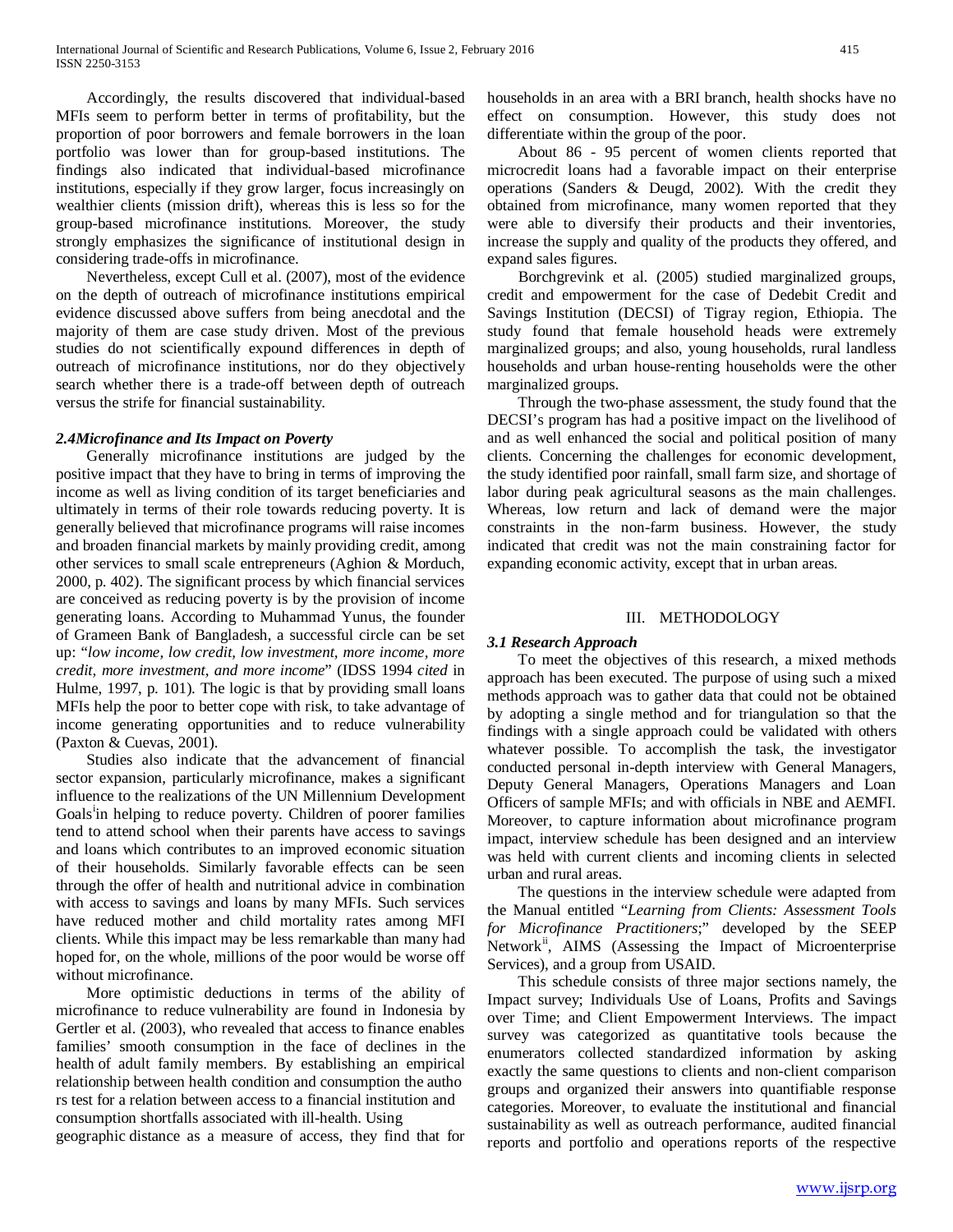sample MFIs for three consecutive years  $(2011 - 2013)$  were used. While measuring the financial and outreach performance of sample MFIs, a standard performance assessment tools developed by the Consultative Group to Assist the Poorest  $(CGAP)^{iii}$  $(CGAP)^{iii}$  $(CGAP)^{iii}$  has been used.

# *3.2 Sample Design*

 To meet the objectives sought four (4) MFIs were selected randomly. The total population considered for the study was 31 microfinance institutions currently operating in the country (*Source:* Association of Ethiopian Microfinance Institutions, October2013) and out of these MFIs those established before or as of 2010 were considered fit for the study purpose to assess the performance, sustainability and impact of MFIs' in the country.

 Today, one can find at least a microfinance institution engaged in the provision of financial intermediation services in every region of the country. However, mainly due to time and cost considerations MFIs in Amhara, Benshangul Gumz, Gambella, Tigrai and Somali regions were deliberately excluded from the list. Therefore, only MFIs found in Oromia, Southern Nations &Nationalities Peoples' Regional State (SNNPRS), Harrari, Dire-Dawa and Addis Ababa were considered in the study. It is, thus, from the MFIs that are currently operating in these regions that the four (4) sample MFIs selected based on multi-stage sampling technique. In the first stage, three regions (Addis Ababa, Oromia and SNNPRS) were selected based on random sampling technique. Then the four (4) MFIs were selected randomly from these three regions based on probability proportion to size; size being number of MFIs in the regions. Accordingly, two (2) MFIs from Addis Ababa, one (1) from Oromia, and another one (1) MFI from SNNPRS were selected randomly.

 After selecting sample MFIs from the aforesaid regions, two service centers (one from urban and another from rural areas) from each MFI were selected randomly. Then clients belonging to these service centers were stratified based on their attachment with the Microfinance credit program as one-year clients and two-year and above (established) clients. Finally, after having randomly selected the sample MFIs, the officials in each of these institutions, NBE and AEMFI have been chosen.

 The cross-sectional sample design employed in the impact assessment survey was random sampling technique. In this study three categories of clients were proposed: (1) established clients (i. e., two years and above in the program), (2) short-term clients (those having only one-year experience in the credit program); and (3) incoming clients (those recruited to be the next microfinance clients who serve as a comparison group and are a proxy for non-clients). Accordingly, a total of 1200 respondents consisting of 800 current clients (established and short-term) and 400 non-client comparison groups have been selected based on systematic random sampling technique.

#### *3.3 Data Analysis Techniques*

 After data have been collected, the financial reports of sample MFIs were adjusted to ensure comparability against the effect of subsidy, inflation and difference in loan loss provisioning. Subsidies were adjusted to the cost of fund. Additional costs were added for any liabilities bearing interest rates, which were substantially lower than the market price. Inkind subsidies such as donated vehicles or computers, free rent,

or direct payment of staff member's salaries by a third party were adjusted to the expense account and the net income was adjusted accordingly.

 Based on the nature of the data collected through interview schedule, semi-structured interview, and document analysis, the following procedures and statistical tools were employed. First, data were checked for consistency and completeness and then labeled and entered into a computer, and then it has been processed and analyzed quantitatively and qualitatively using SPSS Version 19.0 for Windows Software.

 The output from SPSS Software were analyzed using descriptive statistics such as mean, standard deviations, frequency tables for the responses obtained from the current and incoming clients through the interview schedule. In addition, the investigator analyzed the data using various statistical tools such as: Chi-square test, ANNOVA, and Paired t-test. Pearson Correlation Analysis was also used to determine the relationship between outreach to the poor (measured by NAB and ALS) and profitability (measured by AROA and AROE).

 Finally, under qualitative analysis assessment of the institutions' operation was made based on the officials' responses and the secondary data collected from different sources.

#### *3.4 Limitations*

 As with any other survey, this study has some potential limitations. One of the limitations of the impact survey is that the results of the study pertain only to those who have stayed in the microfinance program and did not include dropouts. However, the researcher believes that covering dropouts would make sampling too difficult and would be too time consuming. Also, while conducting this study some pieces of information was difficult to obtain; especially data related to African MFIs. Other than these, sample imperfections, methodological flaws, measurement errors can also be cited as limitations.

### IV. FINDINGS

### *1.3 Institutional Capacity of MFIs*

 In Ethiopia, MFIs were established as share companies in line with Proclamation 40/1996 and the Commercial Code of Ethiopia issued in 1960. In terms of governance, in all sample MFIs, the highest governing body was the General Assembly of shareholders. Ordinarily, the General Assembly elects the board of directors and the chairperson of the board would be elected from the representatives of the highest shareholding organization in all sample MFIs. Despite having limited experience in managing microfinance, all board members in sample MFIs were qualified people, and about 59percent and 35 percent of them were having first and second degrees, respectively.

 The ownership structure of sample MFIs had been a blend of regional governments, NGOs, associations, private organizations and individual shareholders. All sample MFIs have more or less similar organizational structures which were both extensive and decentralized. With this form of structure, the institutions were able to deliver financial services in locations close to their clients. The structure implemented by the sample MFIs has the advantage of reducing transaction costs for both the firm and their clients. The majority of MFIs mainly offered two types of financial products namely, savings and loans. The loan products were mainly MSE installment loans and agricultural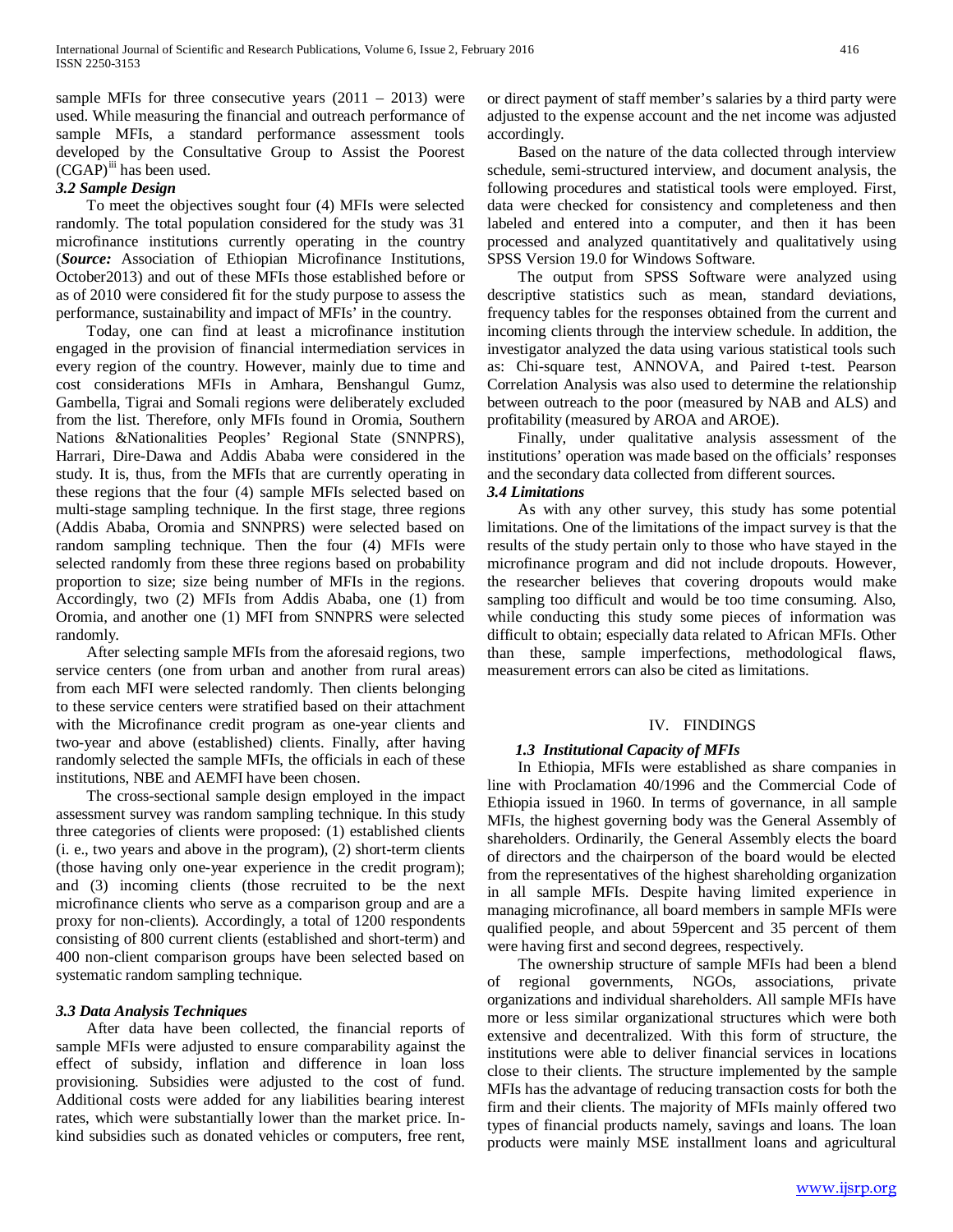term loans; and the solidarity group lending being the methodology used by all MFIs. However, each of the MFIs calls for different group and center size.

 Almost all sample MFIs provide short-term training in different areas and their employees were participated in various experience sharing visits within the country to well experienced MFIs and abroad, particularly in Kenya, Ghana, India and Bangladesh. Often, the AEMFI also offered technical assistance to its member MFIs in the area of capacity building and has the objective of promoting and supporting networking activities among MFIs like initiate and support policy dialogue, providing up-to-date information on the status of MFIs in the country. However, despite the effort by Association, most employees at branch and sub-branch offices of the sample MFIs did not have the basic qualification and knowledge regarding microfinance operations, particularly in the areas of record keeping, interest calculation, and loan delinquency and financial management. Furthermore, very little consideration was given for staff development and capacity building works almost in all sample MFIs. Finally, as it was confirmed by participant MFIs and officials in AEMFI and NBE, there was encouraging environment for the growth of viable MFIs in the country.

### *1.4 Outreach Performance of MFIs*

 The number of active borrowers in the sample institutions as well as at the industry level has been swelling. OMO lead the sample MFIs with regard to growth in number of active borrowers (NAB) with a28.0percent growth rate registered between 2011–2013. During the same period the industry's overall active borrowers have increased by 13.7percent. Compared to the national average growth rate, all sample MFIs except WISDOM posted a remarkable performance. Growth in the number of active borrowers for WISDOM has shown a declining trend.

 Regarding growth in portfolios (GLP), all sample MFIs have reported increment over the study periods with different rates of growth leading the overall industry's average portfolio to surge during the study periods on average by a remarkable 44.36 percent. WISDOM leads the pack with an impressive average growth rate of 88.97 percent between 2011–2013 fiscal years. METEMAMEN in its part has reported growth in GLP of 16.84 percent. Likewise, OMO and AVFS reported average growth in GLP of 40.74percent and 18.0percent between the periods 2011– 2013, respectively. Industry-wise, GLP has shown increment over the study periods by a significant rate of 44.36 percent.

 In three of the four sample MFIs women participation in the microfinance program has been encouraging. However, women's involvement in OMO microfinance was very insignificant (which constituted 31.0 percent of all borrowers). Industry-wise women represented 51.0 percent of the microfinance clients during 2012. This figure was below the average for African countries, which was 65 percent during the same period (AEMFI, 2013).

| <b>Performanc</b> | <b>AVFS</b>   |      |      |               | <b>METEMAMEN</b> |      | <b>OMO</b> |      |               | <b>WISDOM</b> |       |      | Eth. |
|-------------------|---------------|------|------|---------------|------------------|------|------------|------|---------------|---------------|-------|------|------|
| e                 |               |      |      |               |                  |      |            |      |               |               |       |      | Av.  |
| <b>Indicators</b> | 2011          | 2012 | 2013 | 2011          | 2012             | 2013 | 2011       | 2012 | 2013          | 2011          | 2012  | 2013 |      |
| Growth<br>in      | 33.7          | 11.5 | 5.8  | 11.6          | 5.5%             | 10.8 | 16.2       | 25.7 | 11.9          |               | $-5%$ | 20.4 | 44.4 |
| <b>GLP</b>        | $\frac{0}{0}$ | $\%$ | $\%$ | $\frac{0}{0}$ |                  | $\%$ | $\%$       | $\%$ | %             | 6.3           |       | $\%$ | $\%$ |
|                   |               |      |      |               |                  |      |            |      |               | $\%$          |       |      |      |
| Women             | 74%           | 76%  | 75%  | 77%           | 76%              | 76%  | 32%        | 30%  | 31%           | 62%           | 64%   | 64%  | 51%  |
| <b>Borrowers</b>  |               |      |      |               |                  |      |            |      |               |               |       |      |      |
| Voluntary         | 8.8           | 5.02 | 6.7  | 0.04          | 0.55             | 1.0  | 23.3       | 28.6 | 31.2          | 8.8           | 8.6   | 3.1  | 37%  |
| Savings/GL        | $\frac{0}{0}$ | $\%$ | $\%$ | $\%$          | $\%$             | $\%$ | $\%$       | $\%$ | $\frac{0}{0}$ | $\%$          | %     | $\%$ |      |
|                   |               |      |      |               |                  |      |            |      |               |               |       |      |      |
| ALS in Birr       | 864           | 992  | 1055 | 1135          | 1201             | 1315 | 1780       | 2070 | 2135          | 3550          | 3995  | 3995 | 2670 |

#### **Table 4.1Some of the Financial Performance Measures of Sample MFIs**

**Source:** *Computed from Operating Manuals & Audited Financial Reports of Sample MFIs (2010 –2013).* 

 Despite the increasing trend it showed, voluntary saving as a percentage of GLP for sample MFIs and at the industry level was very low. Industry-wise, it accounts only 37.0 percent of GLP and 26.5% of total assets in 2012 (AEMFI, 2013).Voluntary savings enable microfinance clients to build for the future and better prepare for unexpected contingencies. Voluntary savings are by far the most common source of funding for microenterprise startup and expansion. Similarly, voluntary savings provide a relatively stable source of funds that could enable an MFI to achieve financial self-sufficiency (AEMFI, 2012). The average loan size for an individual borrower reported by sample MFIs range from Birr 864 to Birr 3,995. The average loan size for the Ethiopian Microfinance sector was also Birr 2,670 (around 127USD) in 2012, suggesting MFIs in Ethiopia are poverty oriented which was on the assumption that small loan does not appeal the wealthy clients. However, the average loan size reported by all sample MFIs and the industry average has shown increasing trend.

### *1.5 Financial Performance of MFIs*

 From efficiency and productivity perspective, OMO has reported operating expense ratios of 2percent, 4.2 percent and 5.12 percent in 2011, 2012 and 2013 fiscal periods respectively (most efficient). Inversely, AVFS, METEMAMEN, and WISDOM have posted the highest operating expense ratio (less efficient) as measured by operating expense over average loan portfolio. AVFS registered operating expense ratio of 12 percent, 20.3 percent and 26.78 percent during 2011, 2012 and 2013 budget years respectively. Whereas, METEMAMEN reported the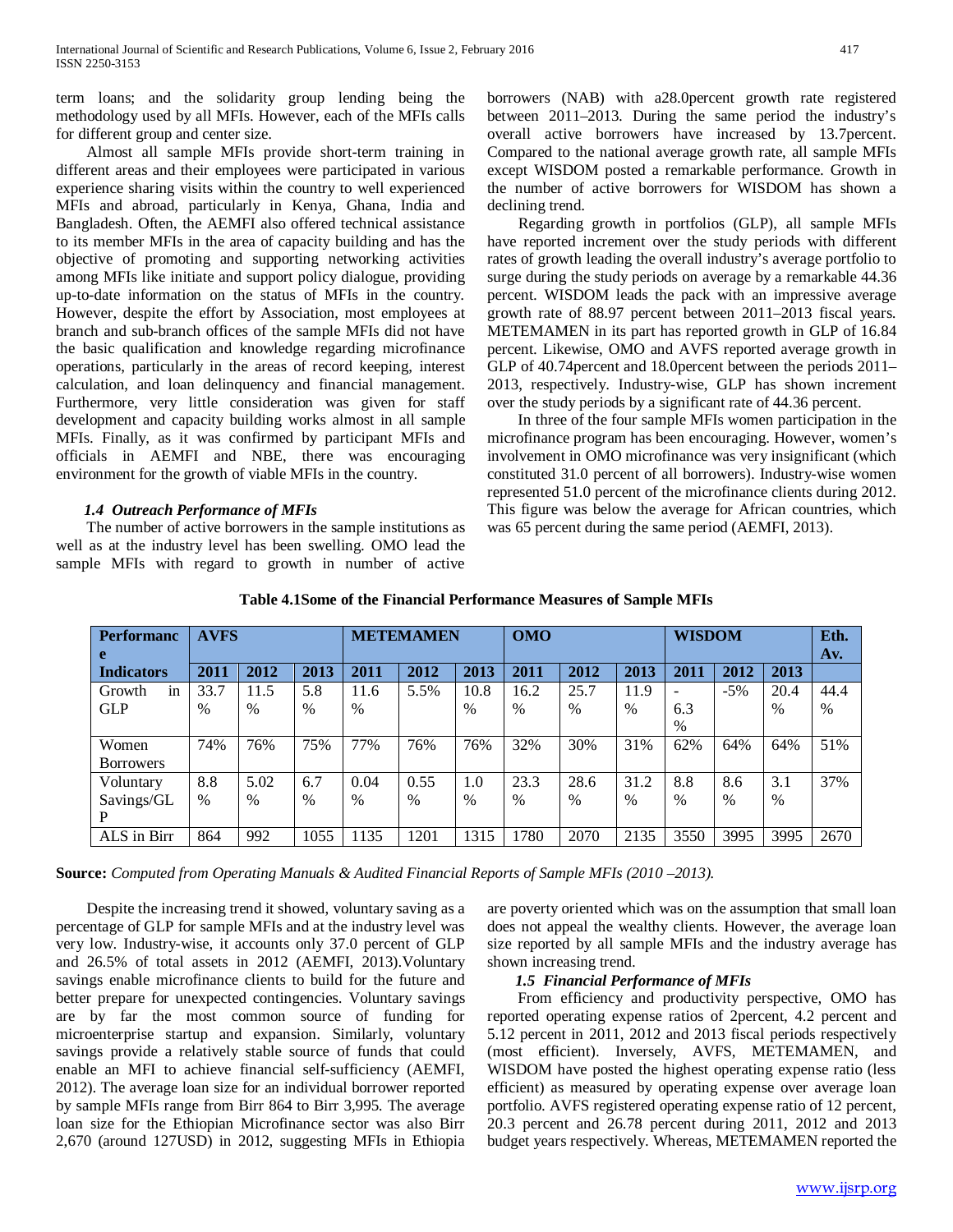next higher operating expense ratio of 17 percent, 18.21 percent and 18.93 percent in 2011, 2012, and 2013, respectively. WISDOM on its part has posted operating expense ratio of 18 percent, 14.4 percent and 16.75 percent in 2011, 2012, and 2013 fiscal periods respectively. The average for Ethiopian microfinance sector reported operating expense ratio of 12.9 percent during 2012. For AVFS and METEMAMEN, operating expense ratio shows increasing trend, hence, requires the attention of management. Because as operating expense ratio increases ROA and FSS will decline. However, compared to the African average, which was 24.27 percent in 2012, Ethiopian Microfinance institutions were more efficient.

 In terms of productivity of loan officers OMO microfinance is leading the pack by reporting the highest ratio of 488, 743 and 1380 borrowers per loan officers during 2011, 2012 and 2013 fiscal periods respectively. METEMAMEN on its part registered the second productive use of its loan officers by reporting 544, 587 and 591 borrowers per loan officer ratio in 2011, 2012 and 2013 fiscal years respectively. Whereas AVFS has registered borrowers per loan officer ratio of 323, 478 and 511 in 2011, 2012 and 2013 fiscal periods respectively. The industry average for Ethiopian Microfinance, in this regard was 547 during 2012. Hence, in terms of productive use of loan officers, Ethiopian microfinance institutions in general, and sample institutions in particular, were doing well specially compared to their African counterparts, which registered a ratio of only 255 borrowers per loan officer in the same year (AEMFI, 2013).

 Another important factor that has impact on the financial soundness of MFIs is the status of portfolio quality. And the most widely used measure of portfolio quality in the microfinance sector is portfolio at risk (PAR), which measures the portion of the loan portfolio at risk. Any  $PAR > 30$  days exceeding 10 percent is not considered good. In line with this, WISDOM and AVFS reported lower rates. Thus, using this parameter the study found that the low PAR > 30 days rate disclosed by WISDOM (2.11%) could contribute positively to achieve financial selfsufficiency. Nevertheless, the 15.16 percent and 12.83 percent PAR > 30 days ratios posted by OMO and METEMAMEN respectively were above the standard and will endanger the future revenues of the institutions since unlike commercial bank loans, loans of MFIs are not supported by collateral. Microfinance institutions in Ethiopia reported average PAR > 30 days ratio of 7.59 percent during 2012. Compared to the African average, which posted  $PAR > 30$  days ratio of 6.63 percent during the same period, Ethiopian MFIs performed a little lower. In general, the higher  $PAR > 30$  days ratio posted by OMO and METEMAMEN and the growth trend of the ratio in all sample MFIs may imperil their level of financial soundness.

 It is revealed that equity capital remains the major funding source almost for 3 of the 4 sample MFIs as evidenced by the higher capital asset ratio. In this regard, METEMAMEN has reported capital asset ratio of 80 percent and 78.65 percent in 2012 and 2013 budget years respectively. Similarly, AVFS had registered a capital asset ratio of 56.55 percent and 56.1 percent during 2012 and 2013, respectively. On the other hand, WISDOM has posted capital asset ratio of 44 percent, 47 percent, and 48 percent, respectively during the study periods. Inversely, OMO held the lowest capital asset ratios of 10 percent, 27 percent and 24 percent, respectively during 2011, 2012 and 2013 fiscal periods. With regard to this, the CGAP stated that MFIs should be subject to even higher capital to asset ratio than conventional banks as a means to safeguard their portfolios and advises institutions to maintain ratios approaching 20 percent with the potential to lowering it to  $12 - 15$  percent, based on performance over time (CGAP, n/d cited in AEMFI, 2013). The limited access to commercial source of funds, and largely due to the heavy reliance on donors' funds, the sector has exhibited an average capital to asset ratio of 43 percent (AEMFI, 2013).

 Except OMO, which registered an OSS of 103 percent, 116 percent and 119 percent in 2011, 2012 and 2013 respectively, the rest of the MFIs included in this study didn't achieve operational self-sufficiency (OSS). For example, WISDOM, with an OSS ratio of only 71 percent, 86 percent and 87 percent during 2011, 2012 and 2013 respectively has not passed the break-even point. Though it has shown tremendous improvement, METEMAMEN registered an OSS ratio of only 62 percent, 85 percent and 89 percent in 2011, 2012 and 2013 respectively. Similarly, AVFS reported an OSS ratio of 78 percent, 59 percent and 63 percent during 2011, 2012 and 2013respectively. The average OSS registered by Ethiopian MFIs was 119 percent in 2012, which was a bit higher than the average attained by African MFIs which exhibit OSS ratio of 108 percent during the same year. This shows that Ethiopian microfinance sector performed a little better than their African counterparts.

| <b>Performanc</b> | <b>AVFS</b> |          |          |        | <b>METEMAMEN</b> |      | <b>OMO</b> |      |      | <b>WISDOM</b> |      |          | Eth. |
|-------------------|-------------|----------|----------|--------|------------------|------|------------|------|------|---------------|------|----------|------|
| e                 |             |          |          |        |                  |      |            |      |      |               |      |          | Av.  |
| <b>Indicators</b> | 2011        | 2012     | 2013     | 2011   | 2012             | 2013 | 2011       | 2012 | 2013 | 2011          | 2012 | 2013     |      |
| <b>AROA</b>       | $-2.0\%$    | $-1.8%$  | $-1.6%$  | $-2\%$ | 0.5%             | 1%   | 0.1%       | 1.4% | 2.2% | $-1\%$        |      | $-1.9%$  | 2.7% |
|                   |             |          |          |        |                  |      |            |      |      |               | 2.6  |          |      |
|                   |             |          |          |        |                  |      |            |      |      |               | $\%$ |          |      |
| <b>AROE</b>       | $-3%$       | $-3.2\%$ | $-3.0\%$ | $-2\%$ | 0.7%             | 2.6% | 1%         | 5.9% | 5.2% | $-3%$         | Ξ.   | $-4.5\%$ | 6.3% |
|                   |             |          |          |        |                  |      |            |      |      |               | 5.3  |          |      |
|                   |             |          |          |        |                  |      |            |      |      |               | $\%$ |          |      |
| <b>OSS</b>        | 81%         | 82%      | 87%      | 62%    | 85%              | 89%  | 103%       | 116% | 119% | 71%           | 86%  | 87%      | 119% |
| <b>FSS</b>        | 78%         | 59%      | 63%      | 43%    | 45%              | 51%  | 95%        | 78%  | 95%  | 66%           | 67%  | 71%      | 86.3 |
|                   |             |          |          |        |                  |      |            |      |      |               |      |          | $\%$ |
| PAR > 30          | 4%          | 7.4%     | 6.5%     | 12%    | 12.8             | 10.9 | 7%         | 15.1 | 10.7 | 9%            | 2.1  | 4.4%     | 7.59 |
|                   |             |          |          |        | $\%$             | $\%$ |            | $\%$ | $\%$ |               | $\%$ |          | $\%$ |

**Table 4.2Some of the Financial Performance Measures of Sample MFIs**

**Source:** *Computed from Audited Financial Reports of Sample Institutions (2010 –2013).*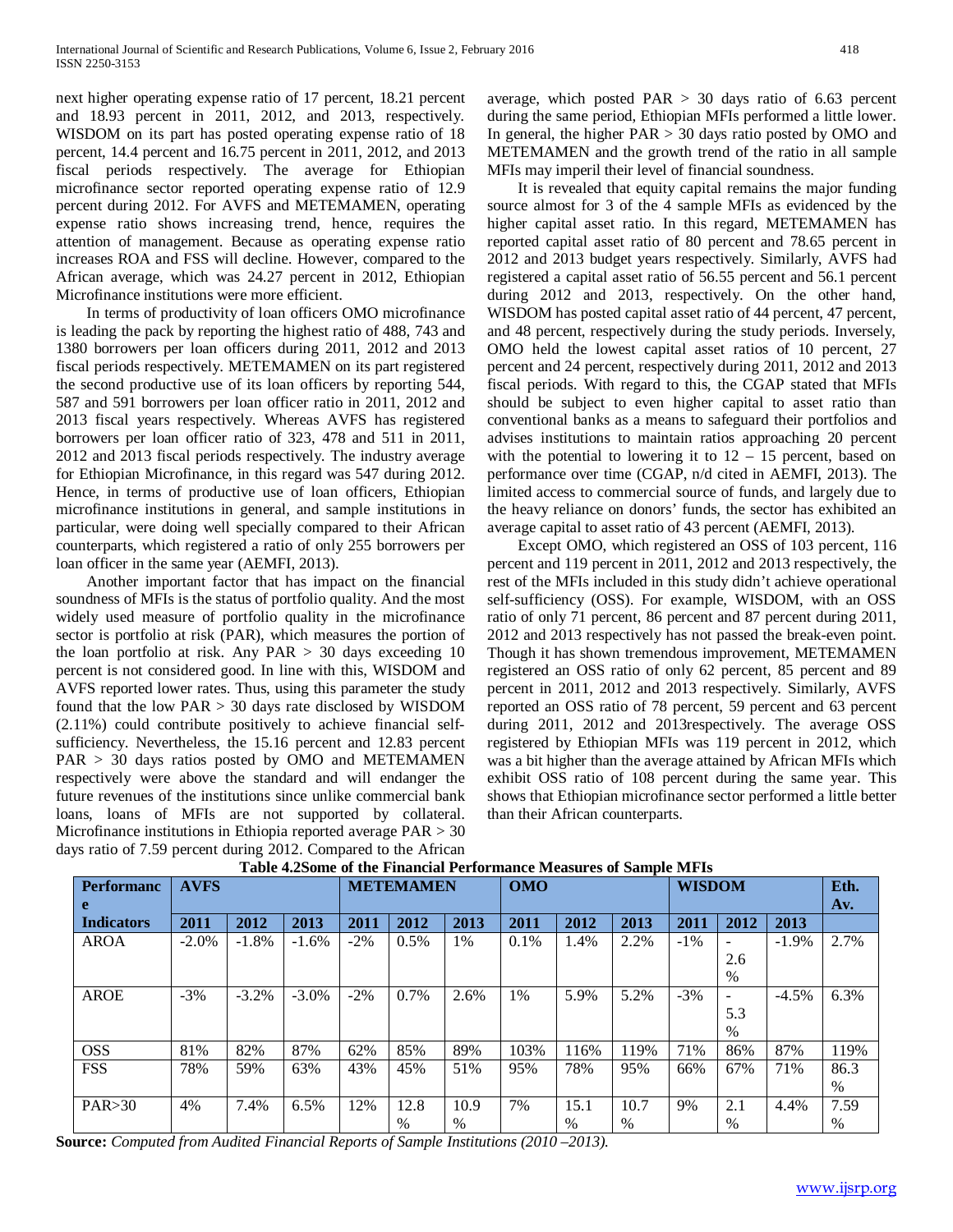On the other hand, the analysis for Financial Selfsufficiency, taking into account adjustments for subsidies and inflation, revealed that the entire sample MFIs did not achieve financial self-sufficiency yet. From among sample MFIs, METEMAMEN registered the lowest FSS ratio of 43 percent, 45 percent and 51 percent during 2011, 2012 and 2013 respectively. Average FSS attained by Ethiopian MFIs was 94.6percent, 83.0 percent and 86.3 percent during 2011, 2012 and 2013 respectively. It means that on average, Ethiopian MFIs could cover only 86.3 percent of their obligations in 2013. Compared to the FSS achieved by African microfinance sector, which was 96 percent in 2012, the performance of Ethiopian MFIs was very low. Not only is the low level of FSS ratio posted by the Ethiopian microfinance sector, but also the decreasing trend it has displayed over time cause for concern. Similarly, the profitability ratios for two of the sample firms measured by AROA and AROE shows negative results. Accordingly, AVFS has posted an AROA of -2percent, -1.8 percent and -1.65 percent in 2011, 2012 and 2013 fiscal periods respectively. During the same periods, it has reported AROE of -3 percent,-3.2 percent and -3.0 percent respectively. Similarly, WISDOM displayed AROA of -1 percent, -2.6 percent and -1.9 percent during 2011, 2012 and 2013 respectively. METEMAMEN has registered -2

percent, 0.5 percent and 1.0 percent AROA; and -2 percent, 0.7 percent and2.61 percent AROE during 2011, 2012 and 2013 respectively. Inversely, OMO posted an AROA of 0.1 percent, 1.4 percent and 2.2 percent; and AROE of 1.0 percent, 5.9 percent and 5.2 percent during 2011, 2012 and 2013 respectively. The average AROA posted by Ethiopian microfinance sector were 0.2 percent, 1.4 percent and 2.7 percent during 2011, 2012 and 2013 respectively. Whereas, the average AROE posted by Ethiopian microfinance sector during the same period were 3.4 percent, 5.1 percent and 6.3 percent respectively. Compared to the average AROA registered by African microfinance sector, which posted AROA of -1.53 percent and AROE of -1.13 percent in 2012, Ethiopian MFIs achieved better performance.

 Finally, Pearson Correlation test result indicated that there is no trade-off between breadth of outreach (as measured by NAB) and profitability (AROA) (*See Correlation results on table 4.1 below*). Nevertheless, when we look at the correlation between depth of outreach (as measured by ALS) and profit performance (AROA), it was found that there is positive correlation between them; which implies that microfinance institutions with small loan size(which is taken as a proxy for clients' poverty level) tend to have low profit figure (or otherwise incur a loss) and vice versa.

| Table 4.3 Correlation Result among Number of Active Borrowers (NAB), Profit Performance (PP) and |                            |                 |                     |             |  |  |  |  |  |
|--------------------------------------------------------------------------------------------------|----------------------------|-----------------|---------------------|-------------|--|--|--|--|--|
| <b>Average Loan Size (ALS)</b>                                                                   |                            |                 |                     |             |  |  |  |  |  |
|                                                                                                  |                            | loan<br>Average | Number<br>of        | Profit      |  |  |  |  |  |
|                                                                                                  |                            | size            | Active              | Performance |  |  |  |  |  |
|                                                                                                  |                            |                 | borrowers           |             |  |  |  |  |  |
| Average loan size                                                                                | <b>Pearson Correlation</b> |                 | $.961^{**}$         | .607        |  |  |  |  |  |
|                                                                                                  | $Sig. (2-tailed)$          |                 | .000                | .063        |  |  |  |  |  |
|                                                                                                  | N                          | 10              | 10                  | 10          |  |  |  |  |  |
| Number of Active borrowers                                                                       | <b>Pearson Correlation</b> | $.961$ **       |                     | .747        |  |  |  |  |  |
|                                                                                                  | $Sig. (2-tailed)$          | .000            |                     | .013        |  |  |  |  |  |
|                                                                                                  | N                          | 10              | 10                  | 10          |  |  |  |  |  |
| <b>Profit Performance</b>                                                                        | <b>Pearson Correlation</b> | .607            | $.747$ <sup>*</sup> |             |  |  |  |  |  |
|                                                                                                  | $Sig. (2-tailed)$          | .063            | .013                |             |  |  |  |  |  |
|                                                                                                  | N                          | 10              | 10                  | 10          |  |  |  |  |  |
| **. Correlation is significant at the 0.01 level (2-tailed).                                     |                            |                 |                     |             |  |  |  |  |  |
| *. Correlation is significant at the 0.05 level (2-tailed).                                      |                            |                 |                     |             |  |  |  |  |  |
|                                                                                                  |                            |                 |                     |             |  |  |  |  |  |

*\*Correlation is significant at the 0.05 level (2-tailed) (p<0.05).*

# *1.6 Role of Microfinance in Alleviating Clients' Poverty 4.4.1 Survey Samples Demographic Characteristics*

 Regarding the demographic profile of respondents, the numbers across the three survey sample groups (established clients, one year clients, and incoming clients) seemed to be similar. Statistical tests were performed to determine whether the responses were significantly different or not. Hence, for those questions reporting percentages, a Chi-square statistical test was used to determine whether significant differences were evident between the sample groups. For questions reporting numerical or counting variables (such as *age* or *income amount*) the *Means* test was used to perform Analysis of Variance (ANOVA) statistical test.

 Accordingly, clients across the three survey groups were quite similar. Women represent 63.25 percent, 58.75 percent, and

61.5 percent of the respondents of two-year and above, one-year, and incoming clients respectively. Similarly, the majority of the respondents were married; and their mean age was 39.55 years with no significant difference among the three sample groups. On average, the respondents included in this survey had completed 8 years of school and only 11.67 per cent of them never attended school at all. Hence, no significant differences among the three client groups were observed in any of the individual level demographic indicators.

 Likewise, the respondents' household information was summarized with *Mean* numbers. Once again, statistical tests determined that no significant differences were found among the three client groups in any of the household-levels information. Since no significant differences were observed in the key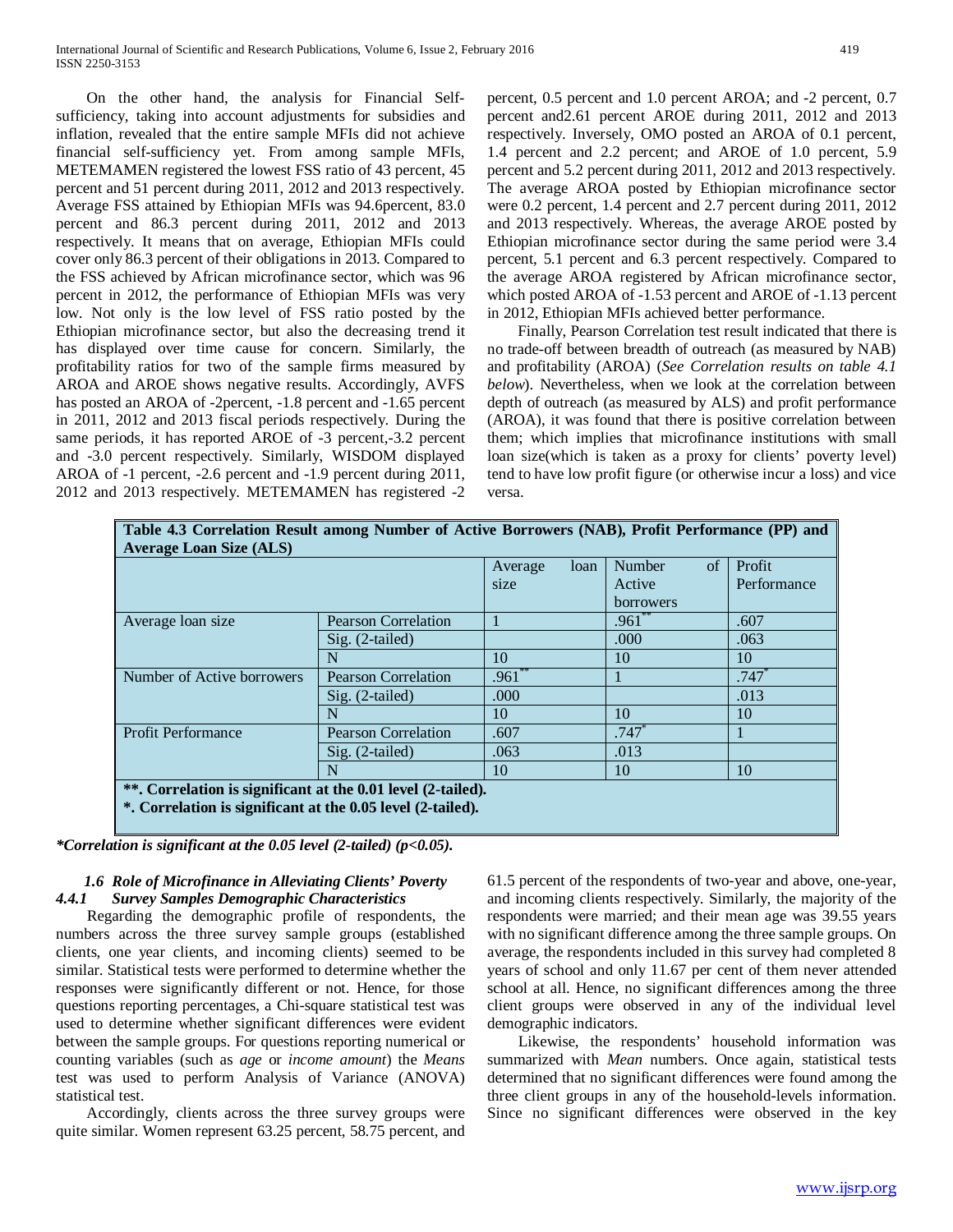demographic characteristics, the three sample groups have been assumed to be comparable.

| Demographic<br>Key<br><b>Information</b> | Two-<br>year $\&$<br><b>Above</b><br>$(N=400)$ | <b>One-year</b><br><b>Clients</b><br>$(N=400)$ | <b>Incoming</b><br><b>Clients</b><br>$(N=400)$ |
|------------------------------------------|------------------------------------------------|------------------------------------------------|------------------------------------------------|
| Percent of Women                         | 63.25                                          | 58.75                                          | 61.5                                           |
| Clients                                  |                                                |                                                |                                                |
| Percent Married                          | 59.5                                           | 63.5                                           | 64.0                                           |
| <b>Never</b><br>Percent                  | 13.25                                          | 11.0                                           | 9.75                                           |
| Attended School                          |                                                |                                                |                                                |
| Mean Age of Clients                      | 41.5                                           | 38.25                                          | 38.9                                           |
| (in years)                               |                                                |                                                |                                                |
| Mean years in School                     | 7.3                                            | 8.4                                            | 8.65                                           |
| Mean number<br>of                        | 4.42                                           | 4.11                                           | 3.91                                           |
| members<br>the<br>in                     |                                                |                                                |                                                |
| household                                |                                                |                                                |                                                |
| of<br>number<br>Mean                     | 1.89                                           | 2.21                                           | 1.91                                           |
| household members                        |                                                |                                                |                                                |
| with regular income                      |                                                |                                                |                                                |

# **Table 4.4 Clients Individual & Household Level Demographic Information**

**Source:** *SPSS Output from Survey Data, 2014*

# *4.4.2 Impact on Savings and Enterprise Profits*

 In terms of savings, the three client groups were compared. Consequently, 361 (90.25 percent) of established clients, 318 (79.5 percent) of one-year clients, and 287 (71.75 percent) of incoming clients reported that they have savings with the respective MFls. Statistical Chi-square test was done and shown that established clients were significantly more likely to have savings than were both one-year  $\&$  incoming clients (p<0.05). About how they used the savings, the majority of clients in the three sampling groups confirmed that they used their savings in the MFls primarily for business purposes (such as for undertaking new enterprises, for expansion of existing business, for acquisition of inputs, etc.). Also, 69(19.1 percent) of established, 31(9.75 percent) of one-year, and 26(9.25 percent) of incoming clients indicated that they used the savings for house improvement. Chi square test result revealed that established clients were more likely to have spent their savings for improvement of housing  $(p<0.05)$ . On the other hand, 21 (5.82) percent) of established, 37 (11.64 percent) of one-year, and 34 (12.1 percent) of incoming clients confirmed that they used the savings to cover school fees for their children & themselves. Whereas, 18 (5.0 percent) of established, 28 (8.8 percent) of oneyear, and 15 (5.33percent) of incoming clients indicated that they used the savings to settle debts (repay loan). 9 (2.49 percent) of established, 13 (4.1 percent) of one-year, and 35 (12.46 percent) of incoming clients didn't use their savings.

 With respect to enterprise profit, 78.5 percent of established, 69.3 percent of one-year and 42.0 percent of incoming clients posted enterprise profit in the last twelve months. Chi-square test comparing the percentage of current (both one-year, and established) clients and incoming clients were performed and found to be significant at 5 percent ( $p<0.05$ ).

# *4.4.3 Impact on Enterprise Assets*

 It is clear that an increase in assets may be considered as proxy indicator for previous business profits that were invested in these items. As can be seen in table 4.2below, the results revealed that two-year and above(established)clients were significantly more likely to have acquired small tools and accessories than were both one-year &incoming clients in the last twelve months (p<0.05).Chi-square statistical tests was undertaken and confirmed that established clients were significantly more likely to have acquired major tools, such as machineries, equipment and furniture; and made minor investments in their production and/or market sites than were both one-year and incoming clients in the last twelve months. However, when the responses of one-year clients were pooled with the two-year and above clients, no significant difference was found in minor investments in marketing and/or production sites, and major tools like machineries, equipment and furniture between current and incoming clients. Therefore, the hypothesis that participation in the Microfinance program over a period of years increases enterprise assets is accepted (see table below).

### **Table 4.2 Impact on Enterprise Assets**

| During the last 12 months, did<br>you purchase or invest in any of<br>the following assets for your<br>enterprise?                                 | <b>Percent</b><br><b>Two-Year</b><br><b>Above</b><br>and<br>Client $(N =$<br><b>400</b> | <b>Percent</b><br><b>One-Year</b><br><b>Client</b><br>$(N = 400)$ | <b>Percent</b><br><b>Incoming</b><br><b>Clients</b><br>$(N = 400)$ | $P - Value$ | <b>Percent</b><br><b>Urban</b><br><b>Clients</b><br>$(N=600)$ | <b>Percent</b><br><b>Rural</b><br><b>Clients</b><br>$(N=600)$ |
|----------------------------------------------------------------------------------------------------------------------------------------------------|-----------------------------------------------------------------------------------------|-------------------------------------------------------------------|--------------------------------------------------------------------|-------------|---------------------------------------------------------------|---------------------------------------------------------------|
| Purchased<br>small<br>tools<br>$\alpha$<br>(such<br>cooking<br>accessories<br>as<br>utensils, hoes, plows,<br>baskets.<br>buckets, barrels, etc.). | 65.5                                                                                    | 52.25                                                             | 47.0                                                               | $0.014*$    | 45.5                                                          | 39.83                                                         |
| Purchased major tools, such as<br>machineries, equipment                                                                                           | 31.3                                                                                    | 24.5                                                              | 18.5                                                               | $0.031*$    | 13.5                                                          | 11.0                                                          |
| Made a minor investment in their<br>marketing or production site (by<br>purchasing a chair, table, shed,                                           | 51.5                                                                                    | 42.25                                                             | 39.0                                                               | $0.027*$    | 33.5                                                          | 35.67                                                         |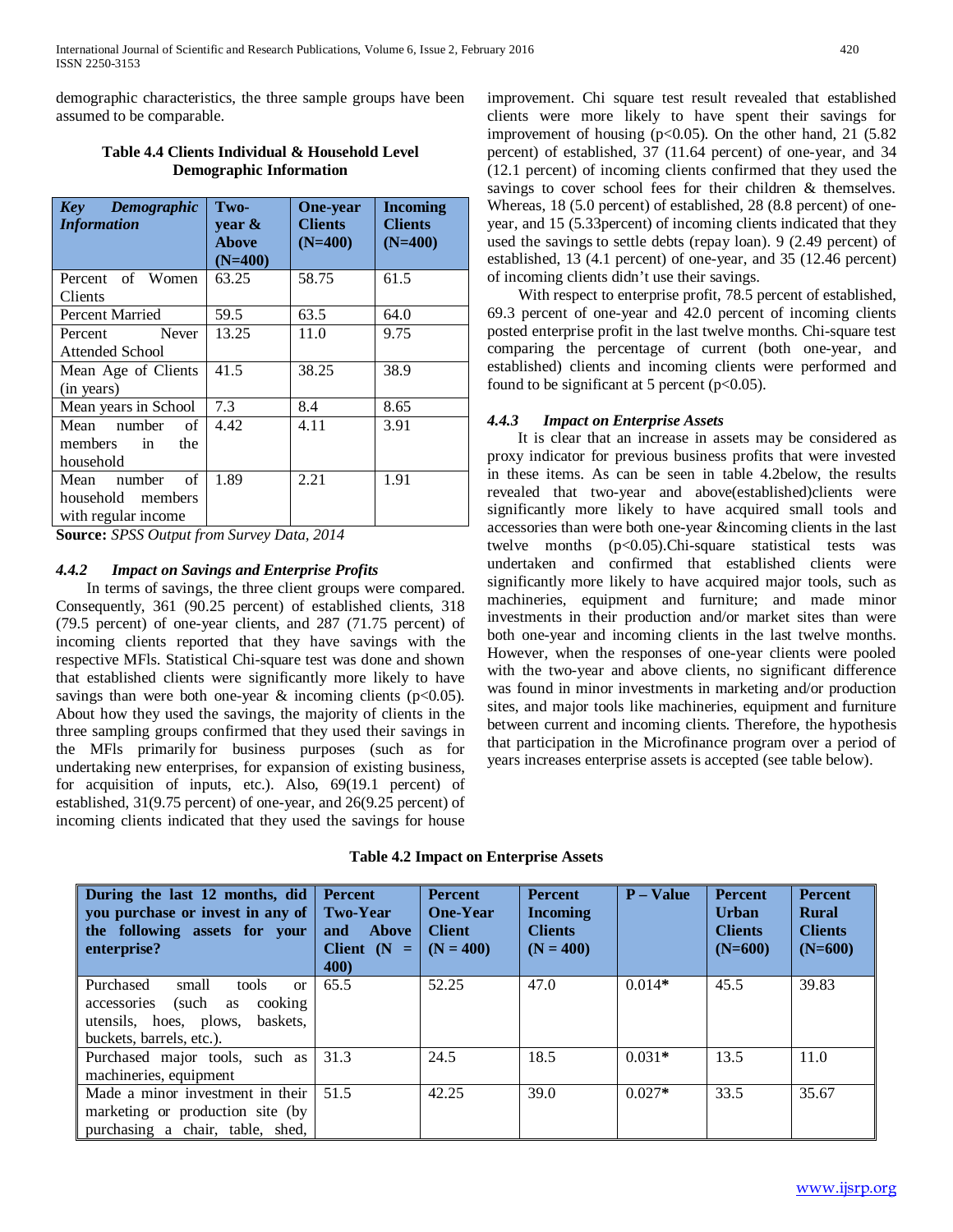| .<br>orenc.<br>W<br>one.<br>nei<br>vear<br>nou<br>7711<br>,,,,,, |  |  |  |  |
|------------------------------------------------------------------|--|--|--|--|

*\*Significant difference between established clients versus both one-year &incoming clients (p<0.05).* **Source:** *SPSS Output from Survey Data, 2014*

# *4.4.4Impact on Economic Security*

 To study the impact of Microfinance on income and expenditure, before and after the program, a paired t-test for difference of mean has been used to test the significance. The test statistic is given by:

$$
\frac{\sum d}{\sqrt{n(\sum d^2) - (\sum d)^2}}
$$
  
here:  

$$
n-1
$$

$$
\sum d = \text{sum of } d
$$

Where;  $\Sigma d = \text{sum of the differences}$ 

 $(\Sigma d^2)$  = the sum of the squared

difference

 $(\Sigma d)^2$  = the sum of the differences squared

 The income & expenditure values before joining the program have been converted to current prices using CPI based on the CSA's report taking Year 2000 as the base year  $(2000 =$ 100).

As shown in table 4.3 below, a paired t-test result revealed that Microfinance clients had significantly higher mean annual income, mean annual expenditure on food, health and education after joining the microfinance program than were before joining the program as evidenced by a paired t-test statistics  $(p<0.05)$ . Thus, the hypothesis that there is no significant difference in the clients' mean annual income, mean annual expenditure on food, education and health before and after joining the Microfinance credit program was *rejected*.

**Table 4.3***Mean Difference in Clients Annual Income, Annual Expenditure on Food, Education, and Health Before and After Joining the Microfinance Program*

| <b>Attribute</b><br>$N = 800$<br>$DF = 799$                                                                                                           | <b>Mean</b><br><b>Value</b><br>(in)<br>Birr) | <b>Mean</b><br><b>Difference</b> | <b>Paired</b><br><b>Statistics</b><br>for<br>equality of<br>means | P<br><b>Value</b> | <b>Decision</b><br>(result)  |
|-------------------------------------------------------------------------------------------------------------------------------------------------------|----------------------------------------------|----------------------------------|-------------------------------------------------------------------|-------------------|------------------------------|
| Mean Annual income after joining the<br>microfinance credit program<br>Mean Annual income before joining the<br>microfinance credit program           | 21728.35<br>15303.94                         | 6424.41<br>$(41.9\%)$            | 18.193                                                            | $0.000*$          | Reject<br>null<br>hypothesis |
| Mean Annual expenditure on food after<br>joining the credit program<br>Mean Annual expenditure on food before<br>joining the credit program           | 12736.50<br>9841.10                          | 2895.4<br>$(29.4\%)$             | 13.221                                                            | $0.000*$          | Reject<br>null<br>hypothesis |
| Mean Annual expenditure on education after<br>joining the credit program<br>Mean Annual expenditure on education<br>before joining the credit program | 2935.41<br>1886.34                           | 948.925<br>$(50.3\%)$            | 19.403                                                            | $0.000*$          | Reject<br>null<br>hypothesis |
| Mean Annual expenditure on health after<br>joining the credit program<br>Mean Annual expenditure on health before<br>joining the credit program       | 1729.29<br>1233.73                           | 495.56<br>$(40.2\%)$             | 14.101                                                            | $0.000*$          | Reject<br>null<br>hypothesis |

*\*Significant at 1% level.* **Source:** *SPSS Output from Survey Data, 2014*

# V. CONCLUSIONS

 The objective of this study was all about the two sides of Microfinance. The first aspect treats about sustainability of the MFIs and their outreach performance whereas the second aspect deals about the other side of the microfinance program, i.e., the impact that the program has on the socioeconomic activities of the beneficiaries. It is stated earlier in this study that MFIs are expected to achieve the twin goals of reaching the vast majority of the economically active poor (outreach) and becoming financially sustainable (profitable). As a precondition for achieving these goals, MFIs have to build institutional capacity. Institutional capacity requires that adequate governance, management, staff and organizational structures are in place to reach large number of clients sustainably.

 In all MFIs the highest governing body is the General Assembly of shareholders and the General Assembly would elect the board of directors (BoD) and the chairperson of the board would be elected from the representatives of the highest shareholding organization. Although the board of directors fulfills the requirements of NBE, they have little or no experience about microfinance. This has limited the board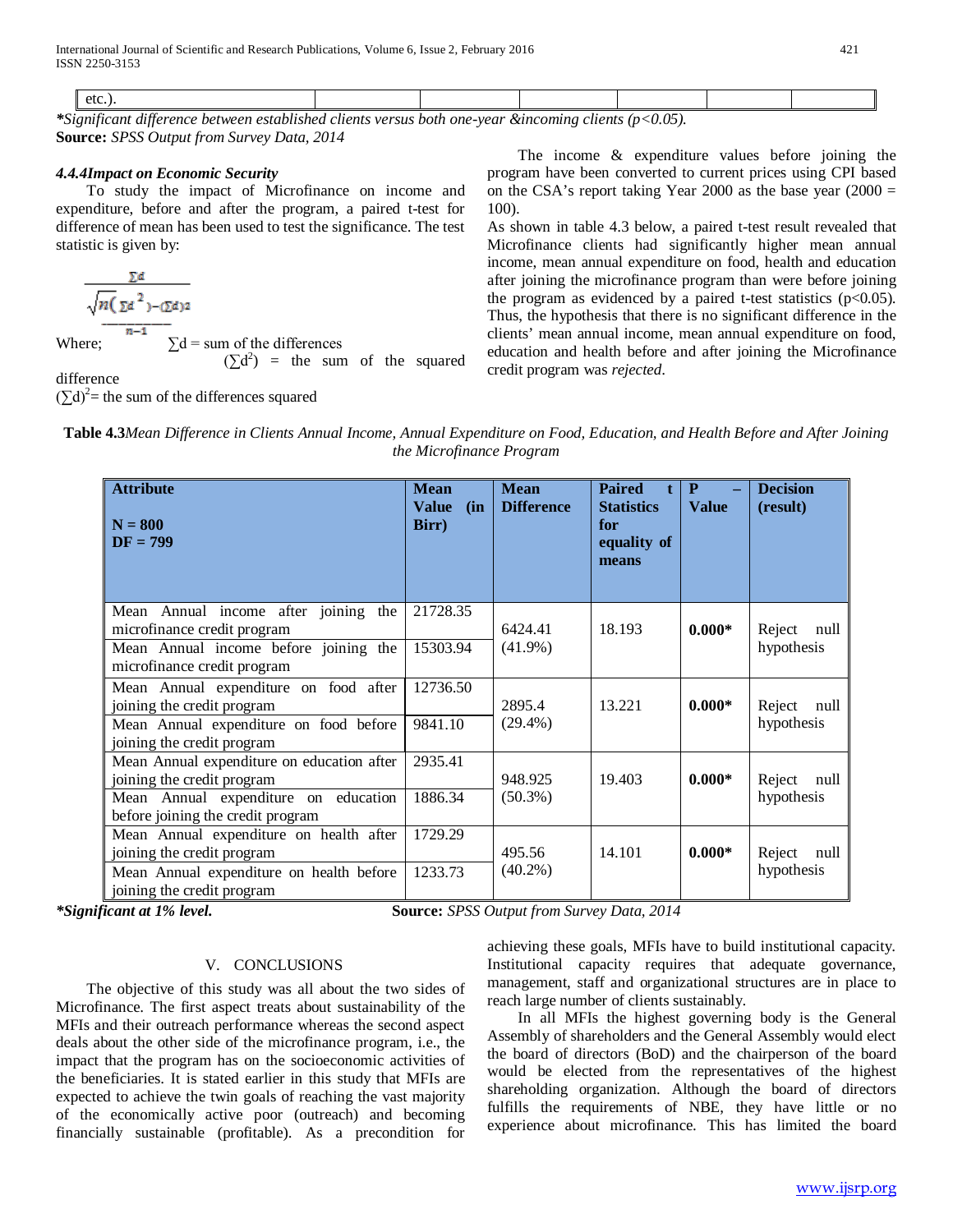members' ability to analyze critically management's plan as well as their capacity to provide proper guidance.

 The MFIs included in this study used more or less similar organizational structure, which are both extensive and decentralized. With this form of structure the firms were able to deliver financial services in locations close to their clients. This form of structure has the merit of reducing transaction costs for both the firms as well as the clients; and enables the firms to establish permanent relationship and mutual trust with their respective clients. However, the majority of sample MFIs have entirely used manual information processing in their operations. The system did not produce the portfolio quality, which is an important aspect for the analysis of the portfolio. Therefore, manual information system coupled with poor accounting and record keeping knowledge of branch and sub-branch staffs makes difficult to process and provide accurate and timely information to decision makers.

 With outreach dimension, all MFIs included in this study were doing well in terms of growth in number of active clients served and growth in GLP throughout the study periods. The growth in GLP and NAB served was ascribed to the ability of MFIs to obtain funds for on-lending purpose. Despite the remarkable achievement in terms of growth in number of active borrowers, the total number of clients served by the sector in Ethiopia is still very small. As per the report of AEMFI (2008), only 20 per cent of the country's eligible microfinance clients have access to financial intermediation. The average loan size is considered as a proxy measure of depth of outreach. Compared to the African region average, which was Birr 5028 during 2010, the ALS in Ethiopia is very low. The low ALS suggests that MFIs in Ethiopia is poverty focused which is on the assumption that small loan does not attract better-off clients.

 The volume of savings mobilized by sample MFIs and the sector, in general, was very low. Despite the increasing trend it showed recently, it still represented 37 percent of the sector's GLP (AEMFI, 2013). The major reason for the low level of savings may be attributed to the very little incentive attached to the mobilization of savings. Many MFIs consider mobilization of savings as costly and re-lending the deposits even would lead to greater losses. Moreover, many MFIs in Ethiopia have access to donated equity from development partners and highly concessional borrowings that they obtained from development finance institutions. Thus, this led them to give little attention to mobilization of client savings. In addition, since the interest rates on deposits is very low (which in Ethiopian case is 5 per cent) against the sky-high inflation in the country which results in real rates on deposits fell to zero or even below, savers had little incentive to build up accounts and ultimately, little savings was generated, and money stayed under mattresses or was moved into nonfinancial assets. Except OMO the three sample MFIs didn't achieved level of OSS, and all of them were not attaining FSS yet. With negative AROA and AROE ratios, MFIs in Ethiopia are still not profitable.

 A simple correlation test result between outreach (as measured by NAB) and financial performance (as measured by AROA) revealed that there is no trade-off between the twin goals of an MFI. However, when comparison is made between ALS (a measure of client's poverty level) as a proxy for outreach and AROA, the correlation is weak. Meaning that small loan size will result in lower profit or loss and *vice versa*; and it follows that in order to be profitable MFIs should increase the loan size. Increasing the loan size will attract the better-off clients and, therefore, ultimately results in a mission drift. However, MFIs in Ethiopia should not have to concentrate on large loan size at the expense of their social mission. Instead, institutions are advised to adapt other strategies like charging relatively high interest rate, making productive use of loan officers, keeping operating costs to minimum level, encouraging voluntary savings and diversification of income sources.

 Regarding impact on poverty, in addition to boosting household income and enterprise profit, microfinance loans help current urban and rural clients in financing household welfare (like food, health and education, clothing, and the likes). Loans also help poor families smooth out income fluctuations and maintain consumption levels even during the hungry seasons. Moreover, as a result of participation in the microfinance program clients have made numerous changes and acquired enterprise assets. Therefore, one can conclude that with the help of the financial services they obtained from the MFIs, a significant number of clients have been able to increase their income and buffered themselves from the difficulties of vulnerability.

#### **REFERENCES**

- [1] Asian Development Bank (1999), Fighting Poverty in Asia and the Pacific: The Poverty Reduction Strategy
- [2] Aghion, B. A. de & Morduch, J. (2000), 'Microfinance beyond group lending', Economics of Transition, Vol. 8, no. 2, pp. 401-420.
- [3] Alex Borchgrevink, Tassew W., Gebrehiwot A., and Woldeab T. (2005), 'Marginalized Groups, Credit and Empowerment: The Case of Dedebit Credit and Savings Institution (DECSI) of Tigray, Ethiopia', Occasional Paper No. 14, AEMFI, Addis Ababa.
- [4] Amha, W. (2000), 'Review of Microfinance Industry in Ethiopia: Regulatory Framework and Performance', Occasional Paper No. 2, Addis Ababa, August 2000.
- [5] Association of Ethiopian Microfinance Institution (AEMFI), Performance Report, October 2013
- [6] Association of Ethiopian Microfinance Institution (AEMFI), Performance Report, September 2012.
- [7] Association of Ethiopian Microfinance Institution (AEMFI), Performance Report, March 2011
- [8] Association of Ethiopian Microfinance Institution (AEMFI), Performance Report, March 2010.
- [9] Banegas, O., Jarrin, S., Escobar de Pabon, S., Rojas, B., Nusselder, H. and Sanders, A. (2002), 'HIVOS Outreach and Impact of Microcredit: Case Studies of Banco Solidario (Ecuador) and Caja los Andes (Bolivia), Centro de Estudios para el Desarrollo', Rural – Free University of Amsterdam, mimeo, San Jose.
- [10] Christen, R. P., Rhyne, E., Vogel, R. C. & McKean, C. (1995), Maximizing the Outreach of Microenterprise Finance: An Analysis of Successful Microfinance Programs, USAID Program and Operations Assessment Report No. 10. http://www.dec.org/pdf\_docs/PNABS519.pdf (28.02.2010)
- [11] Churchill, Craig (2000), 'Bulletin Highlights and Tables—Reaching the Poor', The Micro banking Bulletin, Issue No. 5. http://www.calmeadow.com/mbb2\_index.html.
- [12] Copestake, J., Dawson, P., Fanning, J.P., McKay, A. and Wright-Revolledo, K. (2005), 'Monitoring the diversity of the poverty outreach and impact of microfinance: a comparison of methods using data from Peru', Development Policy Review, vol. 23, no. 6, pp. 703–23.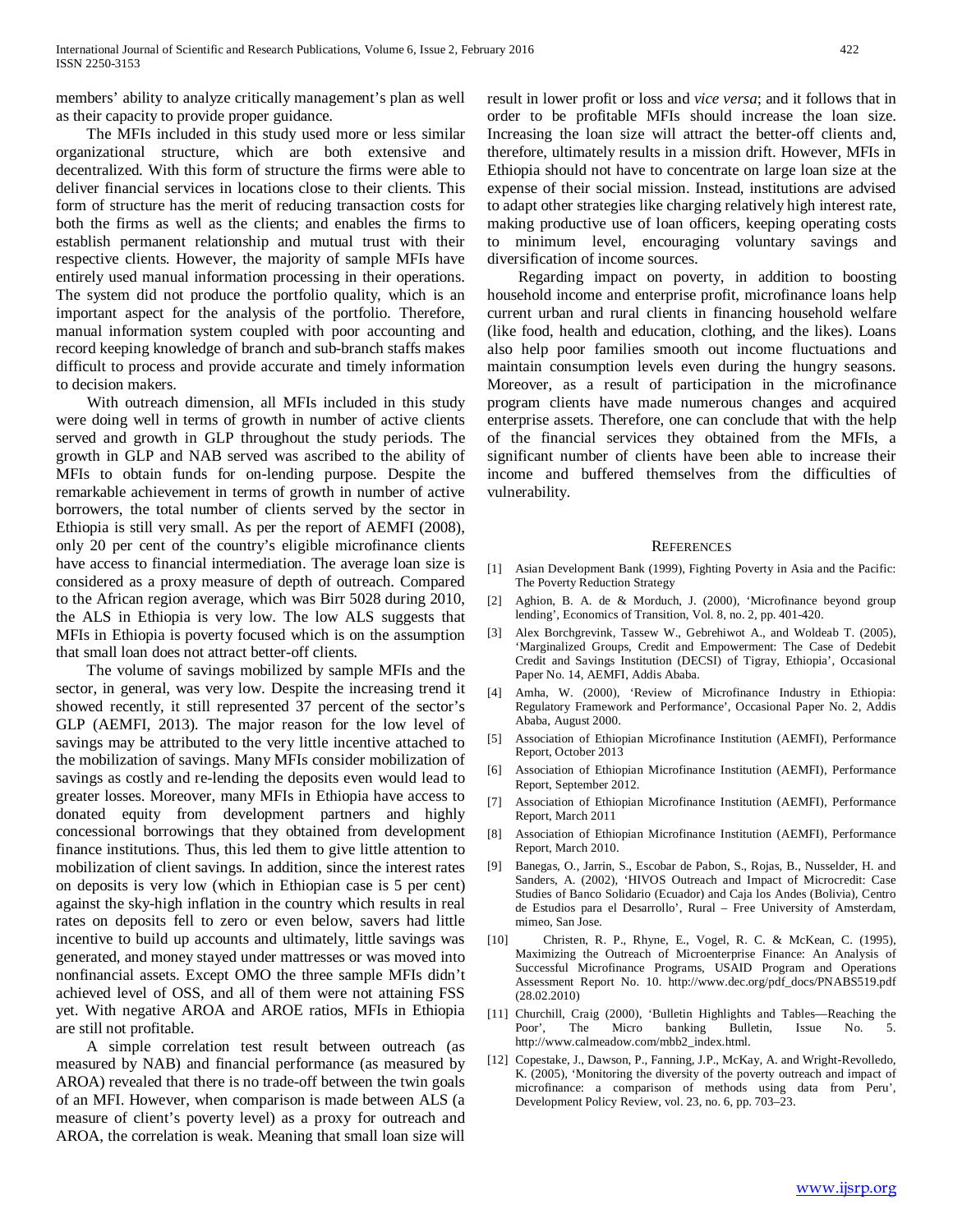- [13] Cull, R., Demirguc-Kunt, A. and Morduch, J. (2007), 'Financial performance and outreach: a Global Analysis of leading Microbanks', Economic Journal, vol. 117, pp. F107–F133.
- [14] Dercon S. (1999), 'Linking qualitative and quantitative information on changes in poverty in rural Ethiopia 1989 – 1995; Preliminary findings', Centre for the study of African Economies, Oxford.
- [15] EDA Rural Systems (2004), 'The Maturing of Indian Microfinance: a Longitudinal Study', New Delhi, India, EDA Rural Systems.
- [16] Federal Democratic Republic of Ethiopia (1996), 'Licensing and Supervision of Micro-financing Institutions', Proclamation Number 40\96, FEDERAL NEGARIT GAZZETA
- [17] Gertler, P., Levine, D. I. and Moreti, E. (2003), 'Do microfinance programs help families ensure consumption against illness?' Center for International Development Economics Research (CIDER), Working Paper No. C03-129, University of California, Berkeley.
- [18] Gibbons, D. and Meehan, J. (2000), 'Financing Microfinance for Poverty Reduction', Paper presented at the plenary session at the Microcredit Summit, November 2000, New York.
- [19] Hailesellasie, T. (2005), 'Financial Sustainability of MFIs: A case study of SFPI and PEACE', Paper presented at the conference 'International Conference on Microfinance Development in Ethiopia', Awassa, Ethiopia.
- [20] Hollis A. and Sweetman A. (1998), 'Microcredit: what can we learn from the past?' World Development, vol. 26, pp. 1875-91.
- [21] Hulme D. (1997), 'Impact Assessment Methodologies for Microfinance: A Review', A Paper prepared for the virtual meeting of CGAP Working Group on Impact Assessment Methodologies, April 17-19
- [22] Hulme, D. and Mosley, P. (1996), 'Finance Against Poverty', Volumes 1 and 2, Rutledge, London
- [23] International Development Support Services (IDSS) (1994), 'Final report of study 1: Alternative credit delivery systems', Manila: Asian Development Bank.
- [24] Jean-Luc C. (2006), 'Micro and Small Enterprises and Micro finance in Africa, the support to dynamic enterprises: an effective weapon for poverty alleviation', included in Birritu No. 95, quarterly bulletin of National Bank of Ethiopia, Nov. 2005-Jun. 2006.
- [25] Johnson, S. and B. Rogaly (1997), 'Microfinance and poverty reduction', Oxfam Poverty Guidelines, Oxford.
- [26] Johnson, S. (1997), 'Gender and Microfinance: guidelines for best practice', London, Action Aid United Kingdom.
- [27] Khandker, S. R. (2005), 'Microfinance and poverty: Evidence using panel data from Bangladesh', The World Bank Economic Review, vol. 19, no. 2, pp. 268-286.
- [28] Khandker, Shahidur R. (1998), Fighting Poverty with Microcredit: Experience in Bangladesh, Oxford University Press, Inc. New York.
- [29] Mayer, R. L. (2002), 'Track Record of Financial Institutions in Assisting the Poor in Asia', ADB Institute Research Paper, No. 49, December 2002.
- [30] Meehan F. (2001), 'Usage and impact of micro-credit provision: A case study based on the credit operations of Dedebit Credit and Savings Institution (DECSI), Tigray, Ethiopia', A paper submitted on the international workshop on Dimensions of Microfinance Institutions in Sub-Saharan Africa: Relevance of International Experience, Mekelle University, Mekelle.
- [31] MkNelly, Barbara and Christopher Dunford (1996), 'Are Credit and Savings Services Effective Against Hunger and Malnutrition? A Literature Review and Analysis', Freedom from Hunger Research Paper No. 1, Freedom from Hunger, Davis, CA.
- [32] Morduch, J. (1998), 'Does microfinance really help the poor? New evidence from flagship programs in Bangladesh', Working Paper 198, Princeton, MA: Princeton University, Woodrow Wilson School of Public and International Affairs, Research Program in Development Studies.
- [33] Mubarek Sani (2006), 'Sustainability of Ethiopian Microfinance Institutions: The Case of Omo Microfinance Institution, Sidama Microfinance Institution and Addis Credit and Savings Institution.' A Thesis Submitted to the School of Graduate Studies of Addis Ababa University, June 2006.
- [34] National Bank of Ethiopia, Directives Number 1 19, Addis Ababa, 1996 2007.
- [35] Paxton, J., and Cuevas, C. E. (2001), 'Outreach and Sustainability of Member-Based Rural Financial Intermediaries', In Zeller, M., and R.L. Meyer (eds.) (2001): The Triangle of Microfinance: Financial Sustainability, Outreach and Impact. Washington D.C.: IFPRI / John Hopkins University Press.
- [36] Rogaly, B. (1996), 'Microfinance evangelism, "destitute women", and the hard selling of a new anti-poverty formula', Development in Practice, vol. 6, no. 2, Oxfam.
- [37] Robinson (2001), 'Microfinance revolution: Sustainable finance for the poor', The World Bank, Washington D.C.
- [38] Sanders, A. & Deugd, M. (2002), 'Estudio Sobre La Sostenibilidad, alcance, e impacto del Fondo de Desarollo Campesino', FONDECA-PROSECSUR San Jose: CDR-ULA.
- [39] Sarah, (1997), Adapting Institution for rural finance, the case of Uganda, University of Bradford.
- [40] Schreiner, M. (2002), 'Aspects of outreach: A framework for discussion of the social benefits of microfinance', in Journal of International Development, vol. 14, No. 5, pp. 591-603.
- [41] Shahidure, R. K. (1995), 'Grameen Bank: performance and sustainability', World Bank, Discussion paper No. 306.
- [42] Yaron, Jacob, McDonald Benjamin, and Gerda Piprek (1997), 'Rural Finance: Issues, Design, and Best Practices', Environmentally and Socially Sustainable Development Studies and Monographs Series 14, Washington, D.C.: World Bank.
- [43] Yaron (1994), 'What Makes Rural Finance Institutions Successful', In WB Discussion papers, no. 150, WB, Washington, D.C. Pp. 49-70.
- [44] Yaron, J. (1992a), 'Successful Rural Finance Institutions', Discussion Paper No. 150, Washington. D.C.: World Bank, ISBN 0‐8213‐2018‐1.
- [45] Zigiju S. (2008), 'The Role of Microfinance Institutions in Urban Poverty Alleviation in Ethiopia: The case of Addis Credit and Saving Institution and African Village Financial Services', Master's Thesis, Institute of Social Studies, The Hague, The Netherlands, November, 2008.

#### AUTHORS

**First Author** – Arega Seyoum (PhD), College of Business and Economics, Jimma University

<span id="page-11-0"></span>i Millennium Development Goals: (1) Reduce the proportion of people living in extreme poverty by half between 1990 and 2015 (defined as people living on less than \$1/day). (2) Enroll all children in primary school by 2015. (3) Make progress towards gender equality and empowering women by eliminating gender disparities in primary and secondary education by 2005. (4) Reduce infant and child mortality rates by two-thirds between 1990 and 2015**.** (5) Reduce maternal mortality ratios by three-quarters between 1990 and 2015**.** (6) Provide access for all who need reproductive health services by 2015. (7) Implement national strategies for sustainable development by 2005 so as to reverse the loss of environmental resources by 2015.

<span id="page-11-1"></span>ii SEEP Network – The Small Enterprise Education and Promotion Network is an association of more than fifty U.S. and Canadian NGOs that work with hundreds of local organizations throughout the world on microenterprise development. SEEP engages in research, documentation, and